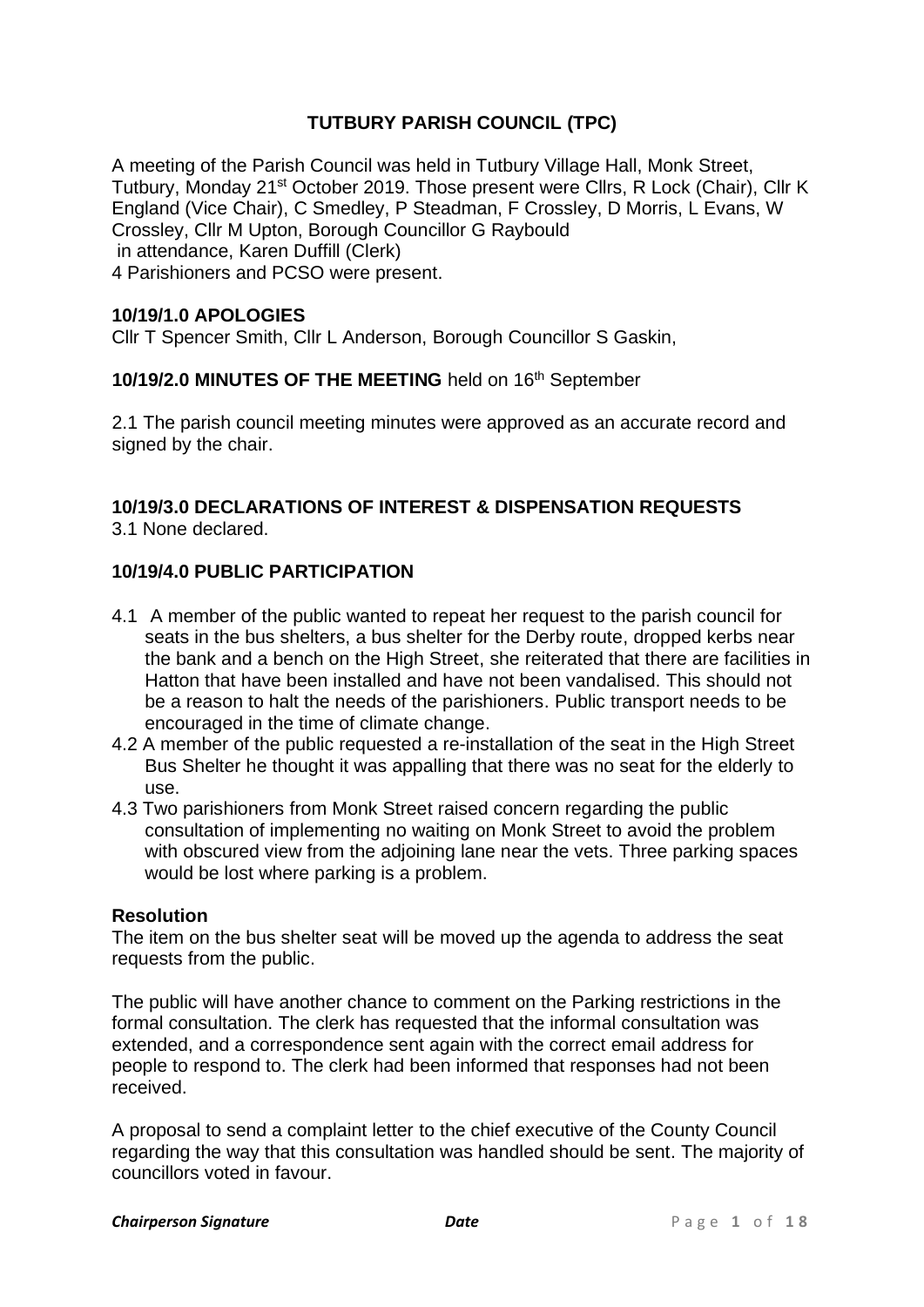### **10/19/5.0 CLERKS REPORT INCLUDING CORRESPONDENCE.**

- 5.1 Details of correspondence were outlined in the clerk's report.
	- The Borough council had responded to the to complaint that was submitted regarding misdirection at a planning committee for the application for Tulip road. Cllr W Crossley was not satisfied that the response had addressed the issues raised and proposed tat a response should be sent outlining that the Supplementary planning document that the councillor refers to, in advising the council had not been adopted at that committee meeting. The residents whose property will be overlooked received no assurance and is not able to appeal a decision and therefore the matter should be pursued. The decision was unfair in law and Cllr W Crossley suggested that the parish council should consider a judicial review Cllrs voted in favour that Cllr W Crossley would draft a response for the clerk to send.

### **Resolution**

Councillors voted in favour to progress the planning complaint with the Borough Council.

### **09/19/6.0 BOROUGH AND COUNTY COUNCILLOR REPORT**

- 6.1 Borough Councillor G Raybould reported that two people had been fined for over tipping the bins in Duke Street. The cameras are still in place. However, the parish council still felt that the bins are still over-flowing and an eyesore. They requested for them to be emptied and a sign advertising the fines to deter more over tipping.
- 6.2 A height restriction barrier for Duke Street will be installed by the Borough Council.
- 6.3 Cllr G Raybould has been made aware that somebody slipped on the tarmac on Hills side and has been reporting issues to the County Council to resolve. He has a Facebook page and is collating and co-ordinating the faults to be reported including outstanding potholes. Resurfacing of the footpaths near Duke Street was also requested.

6.4 High Street bins are due to be replaced by the Borough Council to improve the street view.

- 6.5 No update regarding the community building was available from the Borough Council.
- 6.6. The Borough Council have objected to the signs on the Indian restaurant on Burton Street that have not been permitted in the conservation area.

### **10/19/7.0 TO APPROVE COSTS FOR A CUT CHRISTMAS TREE AND NEW DECORATIONS WITHIN ALLOCATED BUDGET**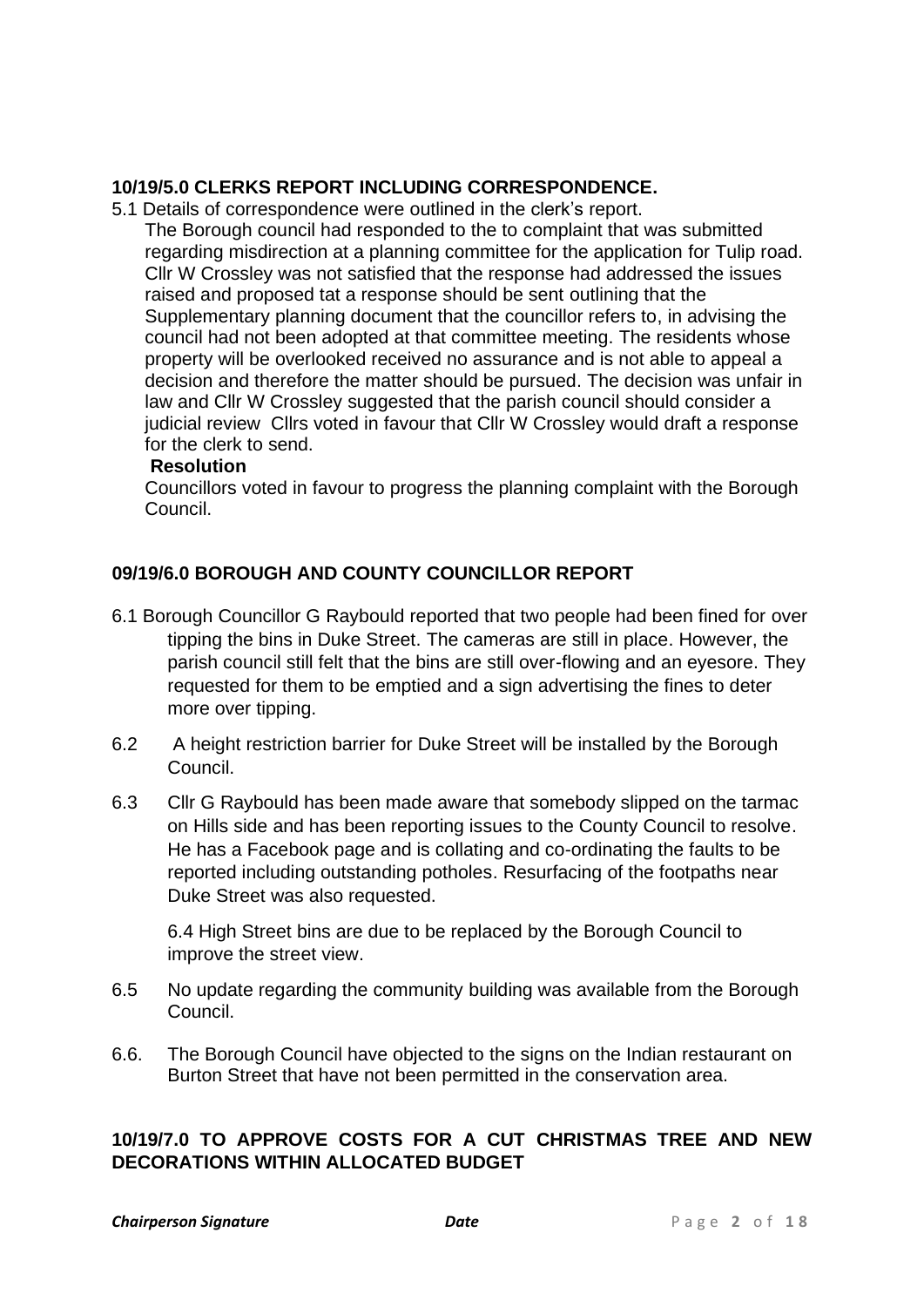7.1 The existing supplier for the parish council has agreed to source a cut 14ft Christmas tree for the Triangle for a similar cost to last year and within the Christmas tree budget of £150. The power supply to the tree has now been re-instated. Therefore, new lights can now be purchased for the tree.

7.2 Cllrs suggested an alternative position for the tree next year possibly a more central location near a power supply.

7.3 Cllrs suggested that the contractor who erects the tree also takes it down and disposes of it.

### **Resolution.**

The clerk will liaise with the chair and the triangle working party to purchase new lights and decoration for the tree within the financial limit within the triangle budget. This will allow the tree to be erected and decorated prior to the Christmas Festival to be held in the village.

### **10/19/8.0 TO CONSIDER FLAG BRACKET OWNERSHIP AND MAINTENANCE**  8.1 To be added to a future agenda.

### **09/19/9.0 TO APPROVE REMEMBRANCE PARADE COSTS PIPER AND WREATH.**

### • **Confirm attendance at the service and pre meeting.**

- 9.1. Cllr Steadman had organised the Piper and a drummer for the Remembrance parade at accost of £450.
- 9.2 Cllr W Crossley agreed to purchase a wreath that the chair should lay.
- 9.3 Lamp post poppies have not been purchased by the scout group to sell but these could be purchased from a lady in Hatton that Cllr Steadman was aware of.
- 9.4 Cllr W Crossley encouraged the congregation and the councillors to stop and listen to the band after the service.

### **Resolution**

All councillors voted in favour to approve the costs. 10 seats were required to be reserved at Cllrs would attend the church meeting Oct 26<sup>th</sup> to confirm this.

### 9.2

### **10/19/10.0 TO CONSIDER INSTALLATION OF A SEAT IN HIGH STREET BUS SHELTER.**

10.1 Councillors raised concern of the increased risk in anti-social behaviour, litter and vandalism that installing a seat will attract. Incidents happened previously resulted in the seats being removed. However, councillors did not want a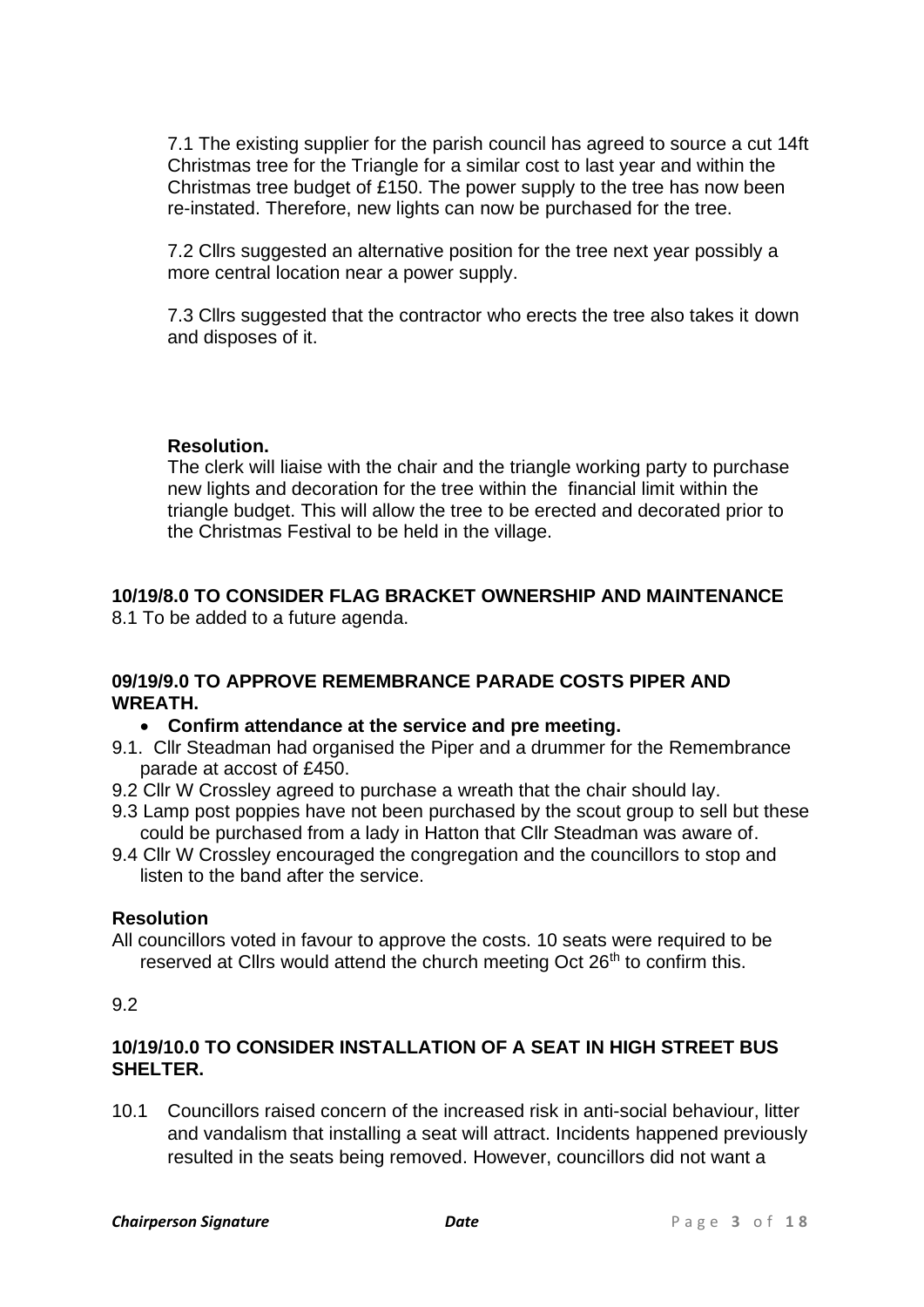minority to prevent the use of the buses and wanted to allow less able-bodied people to be able to sit whilst waiting for the bus.

10.2 Cllr F Crossley and Cllr W Crossley proposed that the people that live on High Street should be consulted before a decision was made. However, councillors stated that this would not be representative, as the potential users of the bus shelter seat would not be consulted. Concern was also raised how appropriate the seat would look in a conservation area. Cllrs suggested following the example set by Rolleston parish council as there were seats in the bus shelters in a conservation area.

### **Resolution.**

Two members proposed and seconded to install a seat in the High Street Bus Shelter**.** The majority were in favour. Cllr W Crossley, Cllr D Morris and Cllr F Crossley voted against the decision.

### **10/19/11.0 CONSIDERATIONS FOR WALKING THE FOOTPATHS**

**11.1** The clerk distributed a guide of the actions that should be covered when reviewing the footpaths (see Appendix A) and suggested that a parish council working party to support Cllr P Steadman after remembrance to address this.

### **10/19/12.0 TO CONSIDER AND APPROVE A SOLUTION FOR THE DAMAGED BARRIER AT FERRERS AVENUE**

12.1 Quotes to repair or replace the barriers for Ferrers Avenue were received for consideration. Cllr D Morris declared an interest and left the room for the duration on the decision.

### **Quote 1**

Repair £555

Replace £780 plus VAT to make new barrier arm

### **Quote 2**

Repair £160

Replace including modification to alter existing access to allow for disabled access and the operation of the gate to be easier to operate. £1100 plus VAT

Replace the entire barrier with a triangular swinging gate. £1275 plus VAT

Quote 3

Repair by replacing damaged sections £350

### **Resolution**

Cllrs voted in favour of Quote two option two as the work would be a more through solution.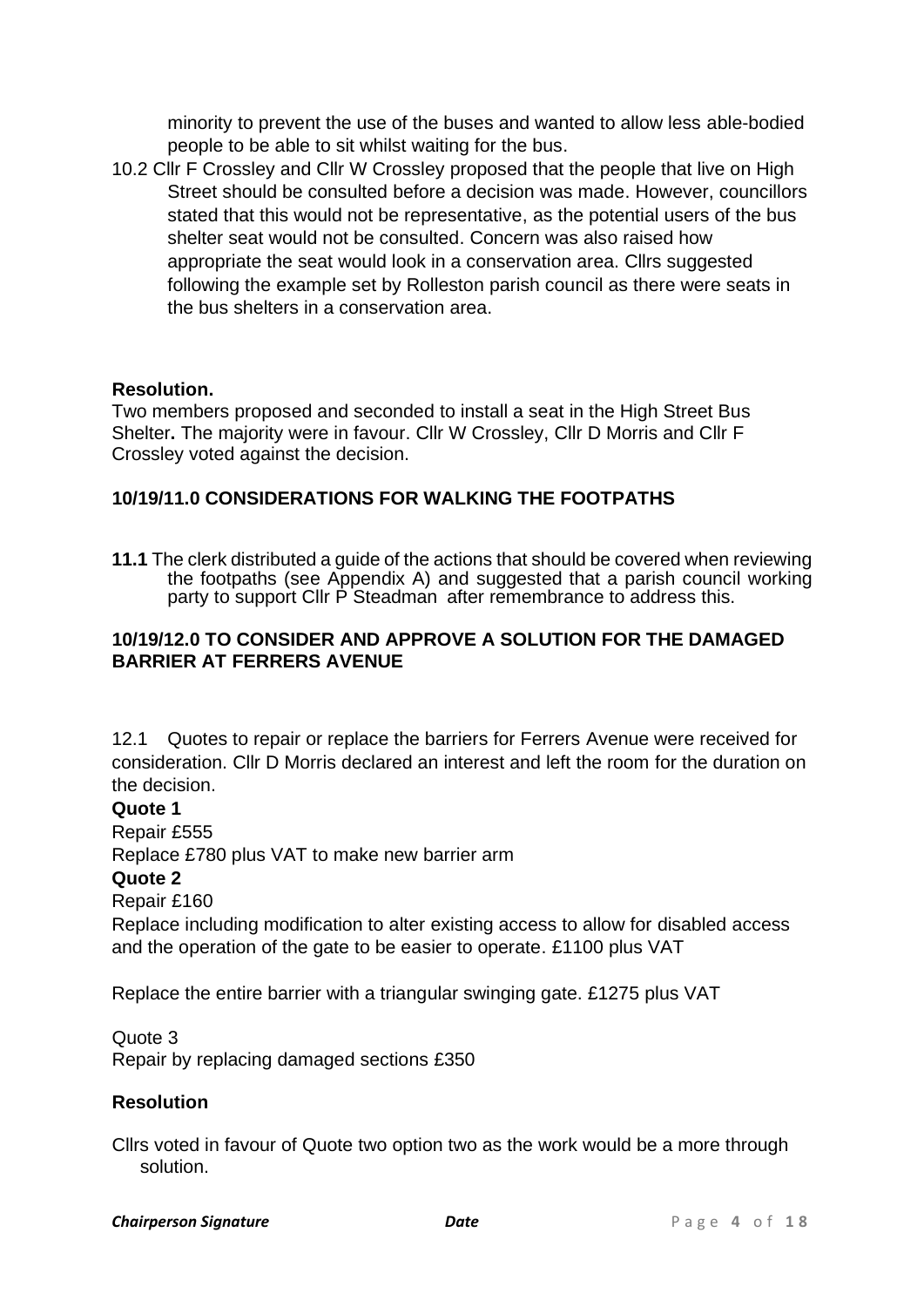- 12.2 A member suggested writing to the neighbouring properties of the barrier to inform them of the work to be undertaken. The clerk will contact the contractor
- to confirm the boundary of the playing fields to avoid the new barrier encroaching on the neighbouring property.
- 12.3 A member suggested placing a strengthened bar in front of the barrier base to protect it from being damaged further by vehicles. However, Cllrs agreed that the chosen contractor should c out the work agreed.

### **10/19/13.0 BUDGET UPDATE AND CONSIDERATIONS FOR NEXT FINANCIAL YEAR**

13.1 clerk distributed the updated existing budget and asked for next year's requirements. These will be reviewed in the November .Suggestions to be sent to the clerk prior to the meeting.

## **10/19/14.0. TO RECEIVE A REPORT FROM THE CHURCH WORKING PARTY**

• **Appoint a contractor to carry out a tree survey in the closed churchyard**

**14.1** Following a meeting with the church the working party reported concern that some trees were overhanging the properties on the boundary of the closed churchyard. Contractors were instructed to provide a quote to survey 11 trees on the war memorial side of the closed churchyard.

11 trees in closed churchyard Quote 1 £360 Quote 2 250.00 Quote 3 £475

### **Resolution**

.

Cllrs proposed, seconded and voted in favour to appoint the lowest quote. The clerk will appoint the contractor.

### **10/19/15.0 TO RECEIVE A REPORT FROM THE PLAYING FIELDS COMMITTEE.**  • **TO APPROVE COSTS AND INSTALLATION OF 5 A SIDE GOALS**

- 15.1 Following the erection of moveable goal posts for league football, which the council received a grant of £750 from the FA. 5 a side goals were proposed for use by the community and football teams in the remaining area of the playing field. Quotes were outlined in the clerk's report. However, a member suggested that the goals should be purchased for the Multi Use Games Area where it is used for football during the wet weather.
- 15.2 A member suggested that the car park area required a harder standing surface as it was becoming more of a green area rather than a carpark.

### **Resolution**

The clerk will investigate moveable goals that can be secured un the multi-use games area. The Borough Councillor suggested that 5 a side goals could be integrated within the perimeter fence area.

#### **Chairperson Signature** *Date Date Page 5 of 18*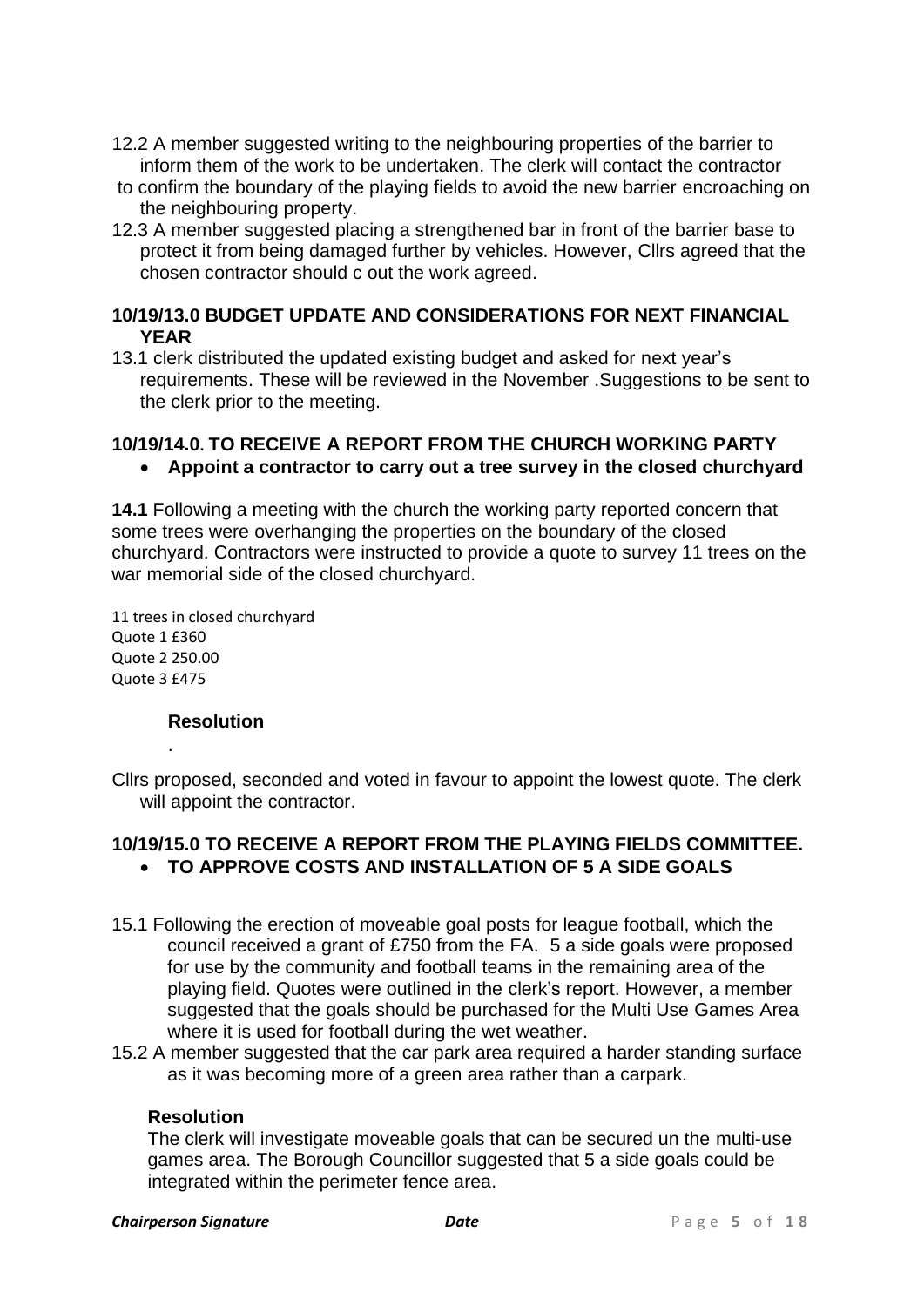### **10/19/16.0 CONSIDER PREPARATIONS FOR THE ELECTORAL REVIEW CONSULTATION**

16.1 Data was not yet available through the consultation website to investigate the possibility of Tutbury becoming an independent ward. Once the consultation was open the working party will investigate further.

### **10/19 17.0 ITEMS FOR THE NEXT AGENDA**

**17.1**

- Boundary Review.
- To consider the type of seat in the High Street bus shelter
- Installation of new Flagpole brackets and purchasing of new flag poles
- To consider and approve tree surgery in the closed churchyard
- Air pollution
- Section 106 agreement for Heritage Park
- Bus shelter on the Derby bus route
- Footpaths review
- Budget 20/21

### **10/19/18.0 DATE OF NEXT MEETING**

**18.1** Emergency Meeting October 25th

Planning meeting 11<sup>th</sup> November

Planning Meeting 10<sup>th</sup> December

Meeting closed at 9.55pm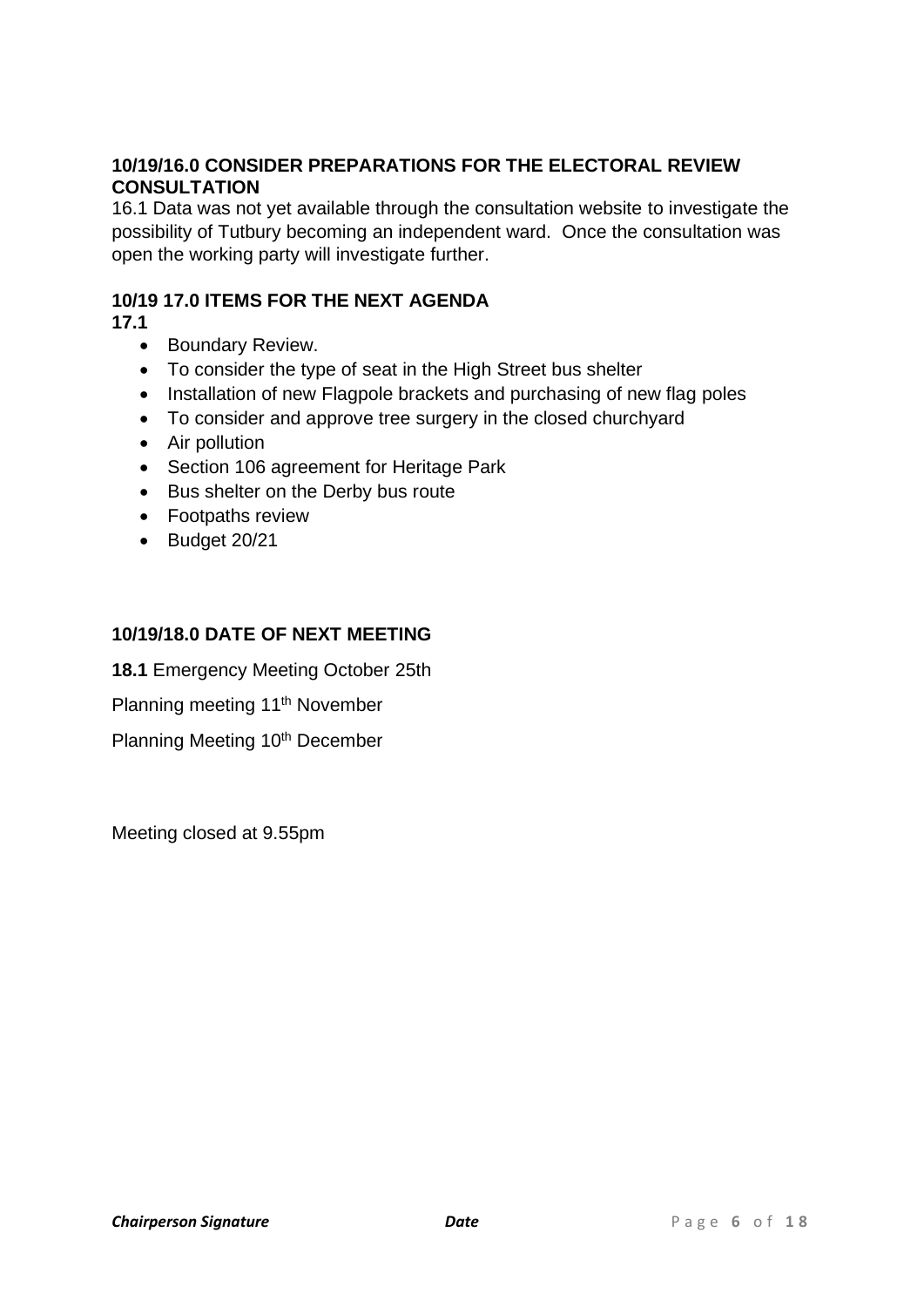### **APPENDIX A**

# **Handbook for carrying out Surveys on Public Rights of Way October 2017 SECTION 1**

### **Introduction**

The aim of this handbook is to enable members of the public to assess the condition of Public Rights of Way (PRoW) in a consistent manner across the whole network. It contains important information to help people understand what to look for and what standards are acceptable.

Volunteers are asked to walk paths, recording the features they come across and assessing the problems they see. Each time a survey is conducted, it provides a snapshot of a path. Over time, a picture emerges of each path and the network as a whole, and this information helps the Council manage the PRoW network based on risk and budget availability.

The Council relies on volunteers to carry out path surveys. Many of these people are passionate about keeping paths open and accessible, recognising them as important community assets. By carrying out surveys, they help the Council by:

Providing an inventory of all features and infrastructure on the PRoW network;

Recording where paths or infrastructure do not meet the Council's target standards;

 $\cdot$  Identifying potential projects that would improve users' enjoyment;

Providing information that can be used to establish patterns and trends, which in turn informs decisions about where to target resources.

#### **What to survey?**

A volunteer can select the path(s) they want to survey but are asked to do its whole length, between two easily recognisable points, even if it crosses into another parish or district. They are asked to record all **features** they come across, including:

 $\cdot$  Gates  $\cdot$  Stiles  $\cdot$  Bridges  $\cdot$  Boardwalks

 $\cdot$  Fingerposts  $\cdot$  Way-markers  $\cdot$  Information

boards

Benches

· Steps

Four pieces of information are sought regarding each feature encountered:

1. A location (marked on a map and/or with GPS coordinates).

2. Brief description (saying what the feature is, what it's made from and its size. For example, four step wooden ladder stile, single width 6ft sleeper bridge, 12ft metal field gate).

3. An assessment of its condition (for each route classification, there are target standards to assess each feature against – see below).

4. A photograph.

Volunteers are asked to highlight any **problems** they encounter, or they believe might be a problem for other users. These could include:

 $\cdot$  Fallen tree  $\cdot$  Barbed wire  $\cdot$  Bull in field  $\cdot$  Missing signage

 $\cdot$  Broken stile  $\cdot$  Flooded path  $\cdot$  Overgrown vegetation  $\cdot$  Locked gate

 $\cdot$  Deep mud  $\cdot$  Erosion  $\cdot$  Fencing  $\cdot$  Unclear signage

For each problem, the following pieces of information are sought:

1. A location (marked on a map and/or with GPS coordinates).

#### **Chairperson Signature** *Date Date Page 7 of 18*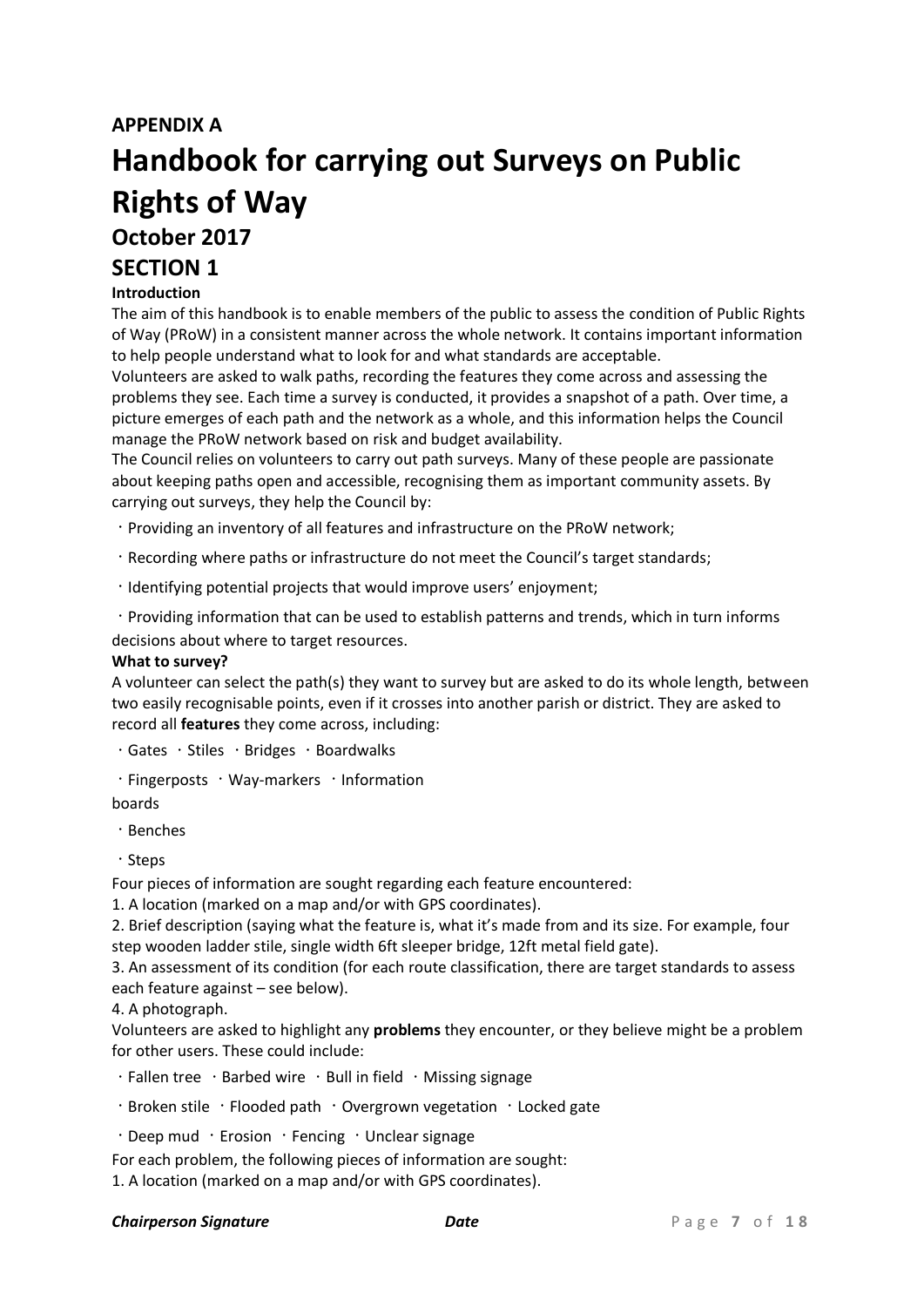2. A brief description (saying what the exact problem is, is it a known or new issue, giving rough dimensions of the path affected, is it stopping people using the path or just making it difficult or inconvenient to use? Is there an alternative route nearby that can be used? Is it a temporary/seasonal problem or something more permanent? Has it been resolved there and then by the volunteer or does it require a permanent fix?)

3. An assessment of its acceptability (for each route classification, there are target standards to assess each feature against – see below).

#### 4. A photograph.

If a problem poses an imminent danger that is likely to result in significant injury to people or property, please let the Council know immediately via rightsofwayvolunteers@staffordshire.gov.uk **Additional information** that will help the Council manage the PRoW network, include:

Is the path an access track, cross-field path (pasture or arable), headland or woodland path, for example?

 $\cdot$  Is the path known locally by another name?

- What are the name(s) and address(es) of the landowner(s) and/or tenant(s)?
- $\cdot$  Is there evidence of unlawful use e.g. motorbikes using footpaths?

Is the area in a floodplain or does it suffer from invasive plant species e.g. Japanese Knotweed and rhododendrons?

#### **When to Survey?**

Ideally, surveys should be carried out at least once a year or, in the case of problem paths, two or three times a year. For example, paths that are prone to becoming overgrown or waterlogged should be surveyed at least twice a year, once in the summer and once in the winter.

#### **The Landowner/s**

Gaining the landowner's permission before carrying out a survey is not necessary so long as volunteers don't stray from the line of the PRoW. Unless the volunteer is a parish councillor or a Council employee, they are discouraged from engaging with the landowner about their findings as this may be seen as confrontational.

#### **The Volunteer**

Anyone who carries out a survey should be physically fit, able to walk on uneven terrain for extended periods of time and possess a good pair of walking boots. No training or experience is required although volunteers are expected to be able to read a map. Being community-minded and having a pragmatic attitude are advantageous.

The Council will not deal with all recorded problems straightaway. Therefore, if a volunteer comes across a stile that is being engulfed by vegetation, they are encouraged to cut it back whilst they're there. Likewise, if a fingerpost is leaning or is out of the ground, they would be expected to replace and make it firm by treading the adjacent ground. This is significantly more cost effective than sending out a council officer at £11 per hour, plus materials and equipment. When out surveying, volunteers will need to take:

 $\cdot$  A map  $\cdot$  Survey form  $\cdot$  Pen or pencil  $\cdot$  Compass

 $\cdot$  Tape measure  $\cdot$  Secateurs  $\cdot$  Gloves  $\cdot$  Water-proof coat

Smart phone or

digital camera

A person's safety is paramount. Volunteers should wear the appropriate clothing, tell someone where they're going and how long they're likely to be, as well as take a mobile phone if they have one.

### **Establishing a Path's Classification**

Based on the level of demand, usage, access to local services, etc. all, paths in the county have been categorised as either A, B or C. Each category has a set of target standards that the Council aims to

#### **Chairperson Signature** *Date Date* **<b>***Page 8 of 18*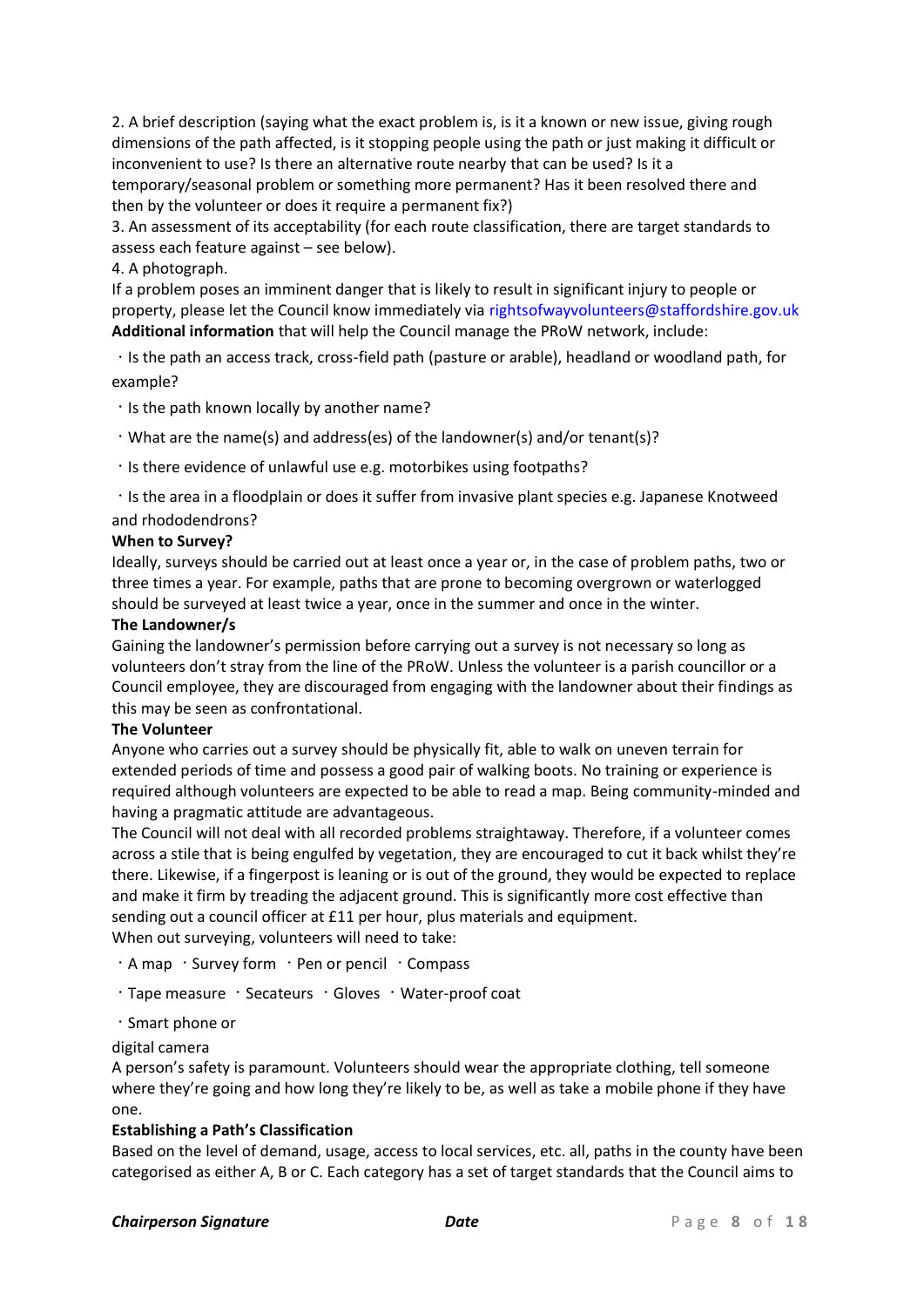deliver. Before carrying out the surveys, volunteers must establish the path's category (by visiting www.staffordshire.gov.uk/rightsofway) and familiarise themselves with the target standards for that classification as set out in the table below:

|                                                                                                               | Routes                                                                                                                                                                                                                                                                                                                         | <b>B</b> Routes                                                                                                                                                                                                                                                                                                                                                                  | <b>C</b> Routes                                                                                                                                                                                                                                                                                                                             |
|---------------------------------------------------------------------------------------------------------------|--------------------------------------------------------------------------------------------------------------------------------------------------------------------------------------------------------------------------------------------------------------------------------------------------------------------------------|----------------------------------------------------------------------------------------------------------------------------------------------------------------------------------------------------------------------------------------------------------------------------------------------------------------------------------------------------------------------------------|---------------------------------------------------------------------------------------------------------------------------------------------------------------------------------------------------------------------------------------------------------------------------------------------------------------------------------------------|
| What does the<br>route look like?                                                                             |                                                                                                                                                                                                                                                                                                                                |                                                                                                                                                                                                                                                                                                                                                                                  |                                                                                                                                                                                                                                                                                                                                             |
| <b>Target</b><br><b>Standards</b><br>(users might)<br>expect the<br>following<br>standards and<br>conditions) | Infrastructure is in good,<br>٠<br>safe condition<br>Path surfaces are<br>generally in good<br>condition<br>Absence of significant<br>٠<br>encroachment by<br>vegetation<br>Absence of any other<br>obstructions<br>Path signed where it<br>leaves metalled road<br>and clearly waymarked<br>where required along its<br>route | Infrastructure in a<br>٠<br>reasonable, safe<br>condition<br>Path surfaces are in<br>reasonably good for<br>most of the year<br>although seasonal<br>problems (e.g.<br>vegetation and flooding)<br>may occur.<br>Absence of other<br>obstructions, although<br>ploughing and<br>cultivation may<br>occasionally be a<br>problem<br>Path signed where they<br>leave metalled road | Some infrastructure<br>٠<br>may be difficult to use<br>Some barriers or other<br>obstructions may be<br>present<br>Path runs along its<br>٠<br>natural surface and can<br>be muddy and/or<br>vegetation may be<br>dense in places<br>Signing and waymarking<br>is present in most cases<br>but occasionally it may<br>be missing or limited |

### **The Survey Form and Map**

Survey forms can be printed off (and the results uploaded to) the Council's Rights of Way webpage at www.staffordshire.gov/rightsofway. Open the 'Survey' link and select the path(s) that are to be surveyed. These path(s) will be incorporated into the survey form. If any problems are experienced, please let the Council know via rightsofwayvolunteers@staffordshire.gov.uk

The map will be to a scale of 1:XX,000 and is a working copy of the Definitive Map, showing the path(s) unique reference number(s). Although the Map shows a lot of detail, mistakes do occasionally appear. If there is any doubt about the exact line of the path, make a note of the section in question and let the Council know. Also, please be aware that unofficial copying of this map is a breach of copyright laws.

### **What happens next?**

Results and photographs must be uploaded via the Council's Rights of Way webpage at www.staffordshire.gov/rightsofway. Once submitted, volunteers will receive an acknowledgement email.

Within ten working days, officers will consider the information provided. Problems will be addressed after considering the nature and severity of the problem, the route's classification and the availability of resources. Unless a problem poses an imminent danger, likely to result in significant injury to people or property, it won't be dealt with straightaway. The Council has target standards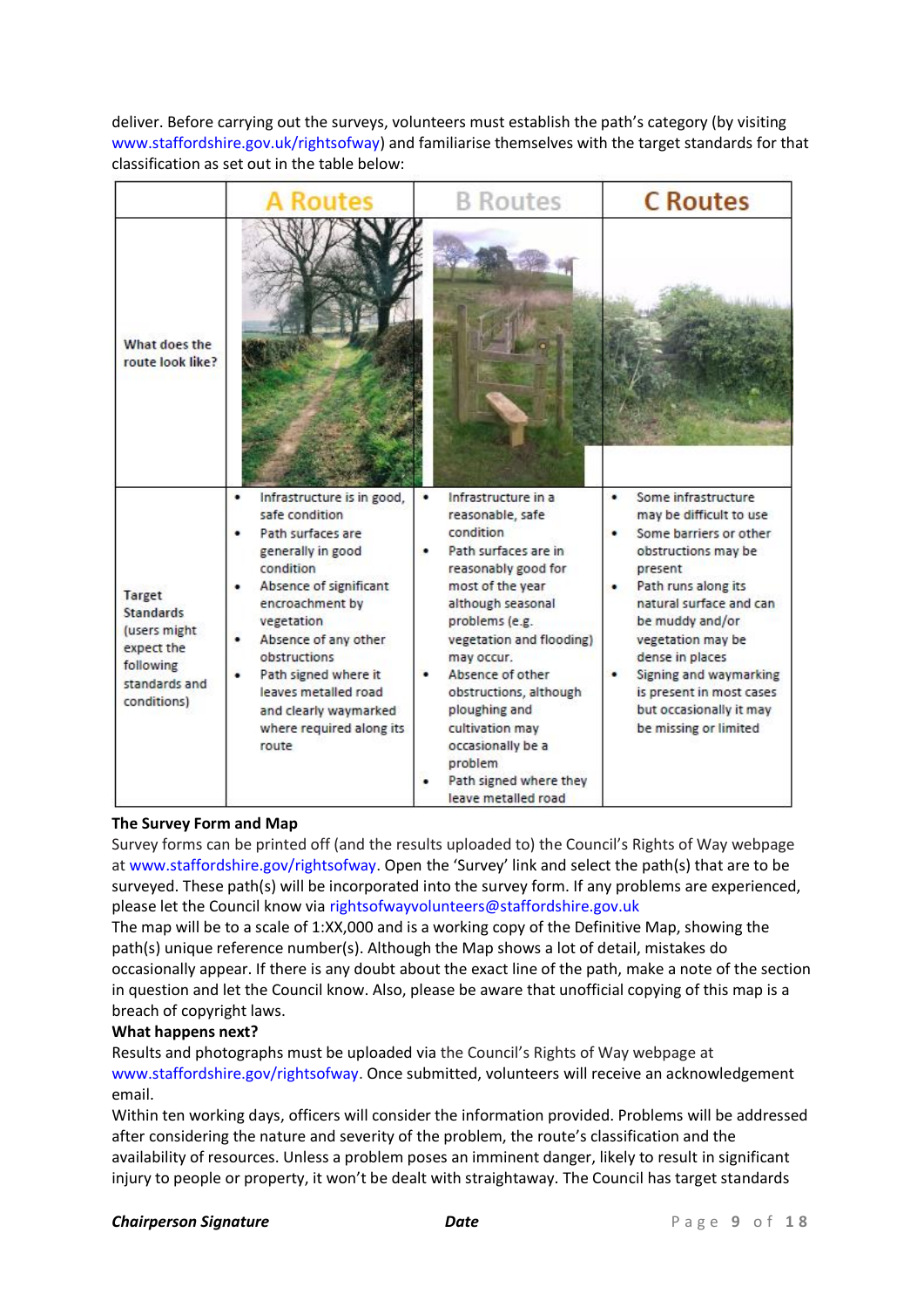setting out how soon it can deal with problems depending on its severity and the route's classification. Therefore, where a problem does not require immediate attention, it will be monitored through future surveys.

### **SECTION 2**

### **Path surfaces – Common Issues**

Most PRoW have a natural surface, and these vary with location, weather conditions and season. It is

not uncommon for PRoW to cross boggy ground, run down stony farm tracks, cross muddy fields, and run through woodlands. Even semi-urban paths can be untarmaced, unlit and not constructed to the same standard as pavements.

Whilst the council aims to ensure that hidden or unexpected hazards are rectified, a tree root across an unsurfaced woodland path, or loose stones on an upland path, is acceptable. Also, the existence of a PRoW does not mean that the path will actually be suitable to all potential users; this is not necessarily an error, but part of the history of the route.

| Unacceptable                                                                                                            |                    |                    | Acceptable |  |
|-------------------------------------------------------------------------------------------------------------------------|--------------------|--------------------|------------|--|
|                                                                                                                         |                    | Route              |            |  |
| Issue                                                                                                                   | А                  | в                  | c          |  |
| Path too narrow restricting relevant users can pass safety                                                              |                    |                    |            |  |
| Standing/running water or mud that can't be easily avoided and is not<br>related to the area's topography or the season | If over<br>3" deep | If over<br>6" deep |            |  |
| Standing/running water or mud caused by the area's topography or the<br>season                                          | If over<br>3" deep |                    |            |  |
| Slippery surface                                                                                                        |                    |                    |            |  |
| Uneven surface                                                                                                          |                    |                    |            |  |
| Large stones and rocks                                                                                                  |                    |                    |            |  |
| Path widen or braided due to users not following the line of the path                                                   |                    |                    |            |  |
| Path eroded and/or gulleys formed due to running water or over use in a<br>confirmed area                               |                    |                    |            |  |
| Overgrown vegetation (taller than 18")                                                                                  |                    |                    |            |  |
| Animal hole in line of path                                                                                             |                    |                    |            |  |

### **Obstructions – Common Issues**

An obstruction is anything, temporary or permanent, that restricts relevant users from passing safety. An owner or occupier of land with a PRoW across it must keep the route visible and not obstruct or endanger users. Obstructing a PRoW is a criminal offence and the Council has the right to demand an owner or occupier to remove any obstruction, and ultimately removing it themselves and recovering the costs.

This is important when surveying bridleways as the widths need to be wider and the heights need to be taller. Also remember that a bridleway might cross a river via a ford, with a footbridge provided alongside for walkers.

Unacceptable Acceptable **Issue**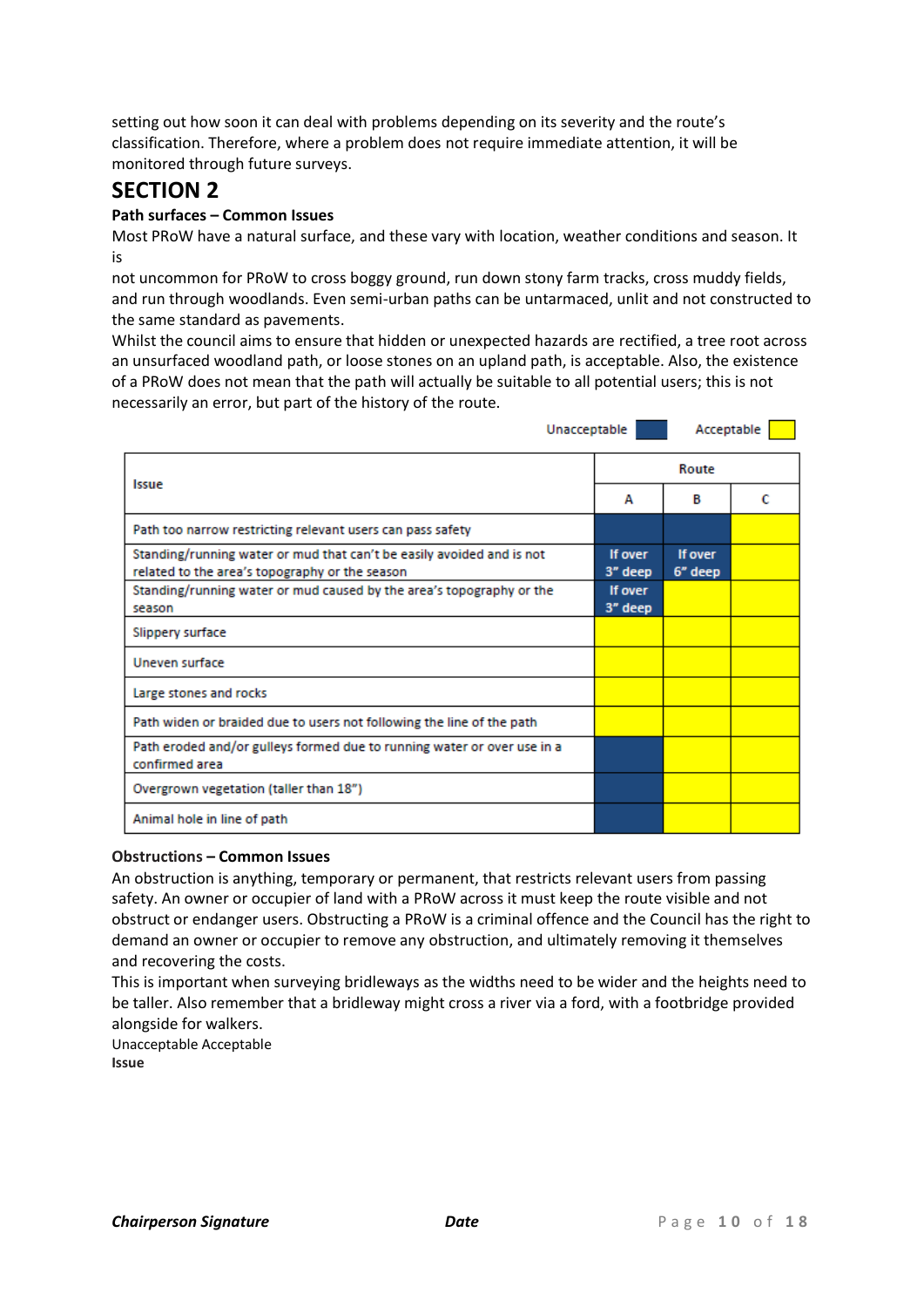Unacceptable |

Acceptable |

|       |                                                           |   | Route |  |  |  |
|-------|-----------------------------------------------------------|---|-------|--|--|--|
|       | Issue                                                     | А | в     |  |  |  |
|       | Locked, wired or tied shut                                |   |       |  |  |  |
| Gates | Difficult to open (e.g. broken hinges; rotten posts; etc) |   |       |  |  |  |
|       | Overgrown with vegetation                                 |   |       |  |  |  |
|       | Adorned with barbed wire                                  |   |       |  |  |  |

|                | <b>Topped with barbed wire</b>                                  |  |  |
|----------------|-----------------------------------------------------------------|--|--|
| <b>Stiles</b>  | Overgrown with vegetation                                       |  |  |
|                | Wires on or across steps                                        |  |  |
|                | Erected across path without stile or gate                       |  |  |
| <b>Fences</b>  | Erected too close to the line of path, restricting safe passage |  |  |
|                | Temporary electric fence across path                            |  |  |
|                | Unmarked or unprotected electric fence alongside path           |  |  |
| <b>Bridges</b> | Blocked with wire, rail, etc.                                   |  |  |
|                | Path not restored following ploughing or cultivation            |  |  |
| Ploughing      | Headland path ploughed out                                      |  |  |
|                | Path restored but passage is restricted                         |  |  |
|                | Path restored but two users can still safely pass               |  |  |
|                | Crops growing on line of path                                   |  |  |
| Cropping       | Crops overhanging path                                          |  |  |
|                | Crop residues (e.g. straw bales) on path                        |  |  |
|                | Crop store (e.g. stack of silage bales) on path                 |  |  |
|                | All bulls of dairy breeds                                       |  |  |
| Livestock      | Non-dairy bulls 10+ mths not accompanied by cows or heifers     |  |  |
|                | Any animal known by the owner to be dangerous (e.g. stallions   |  |  |
|                | and free-range sows)                                            |  |  |
| Signs          | Misleading or threatening signs                                 |  |  |
|                | Overhanging branches, especially on bridleways                  |  |  |
| <b>Trees</b>   | Trees fallen across path                                        |  |  |
|                | Young trees planted on path's surface                           |  |  |
|                | Rocks and rubble across path                                    |  |  |
| Other          | Rubbish dumped on path                                          |  |  |
|                | Farm machinery or other vehicles parked on path                 |  |  |

#### **Boardwalks and bridges – Common Issues**

Boardwalks can be a valuable management tool by balancing the needs and interests of visitors with the protection of important wildlife habitats. Boardwalks do not need to have edge boards/edging strips or handrails but this is advantageous on elevated walks, especially where it passes over water. On timber boardwalks the decking boards should be laid at right angles to the direction of pedestrian flow. A non-slip surface can be provided by epoxy tar or by using grooved decking boards. Galvanised rabbit netting or plastic mesh can also be stapled to the boards, but this is discouraged as holes often develop and they can be more dangerous in icy conditions.

The responsibility for bridges varies from structure to structure, dependent upon when and why they were originally provided. For example, where a public footpath crosses a bridge with private vehicular rights, the maintenance of the bridge to allow vehicles is likely to be the responsibility of the landowner. By in large, the maintenance of footbridges over natural water courses tends to fall to the Council. The Council does not want volunteers to assess anything more than a footbridge (i.e. used by bicycles, equestrians or vehicles) nor does it expect volunteers to go underneath a bridge to check its abutments.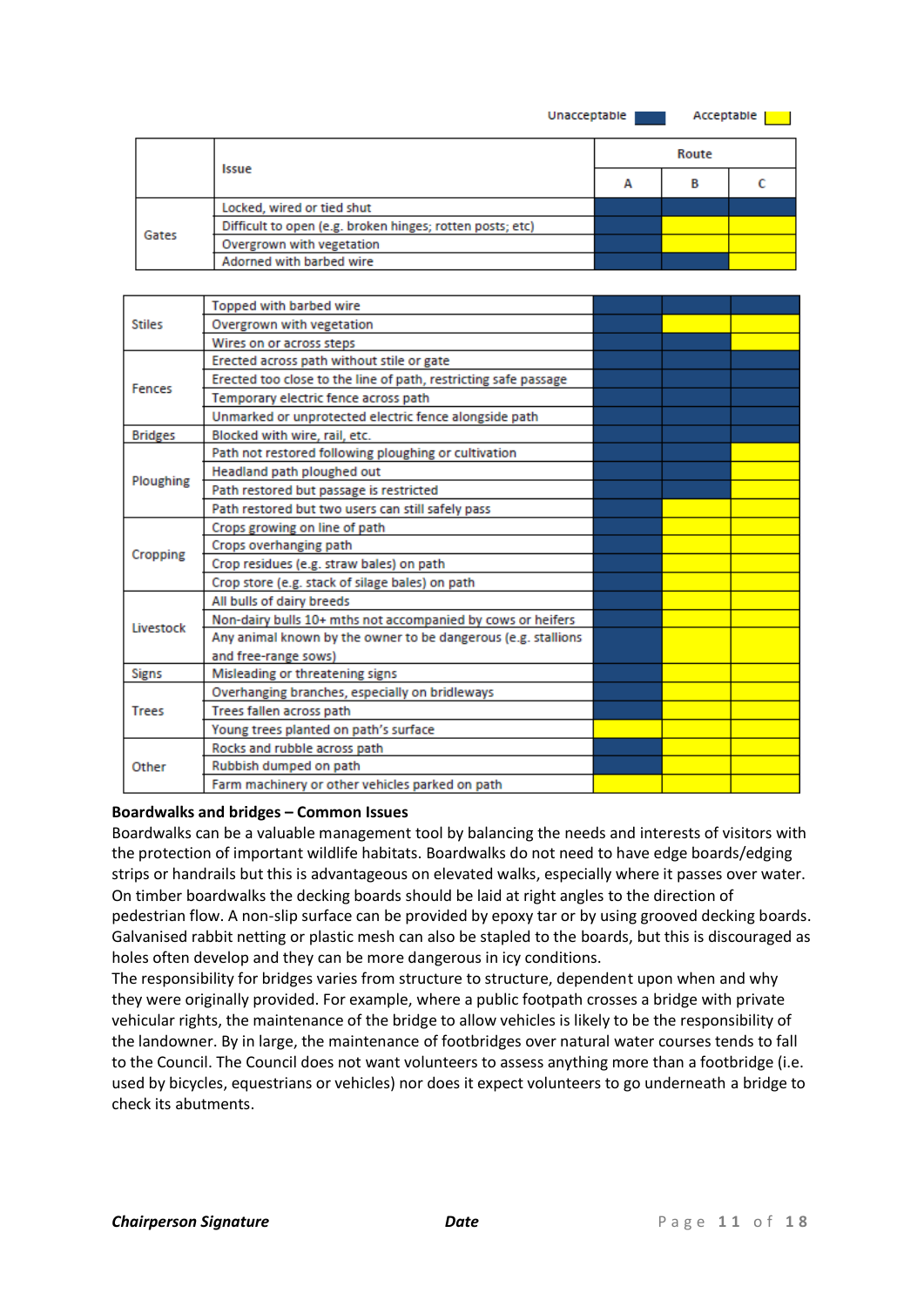|   | Acceptable   |  |
|---|--------------|--|
|   | Route        |  |
| А | в            |  |
|   |              |  |
|   |              |  |
|   |              |  |
|   |              |  |
|   | Unacceptable |  |

| Unattractive design or materials                                                                        |  |  |
|---------------------------------------------------------------------------------------------------------|--|--|
| Missing or removed (where any watercourse is wider than 2 feet and its usual depth is<br>more than 10") |  |  |
| No longer needed and does not represent a barrier                                                       |  |  |

### **Gates - Common Issues**

The ease of negotiating gates is extremely important for all PRoW users. Landowners are responsible for the maintenance of, and are liable for, gates on PRoW over their land. Landowners must also seek authorisation from the Council before installing any new gates on a PRoW.

| Unacceptable                                                                  |                    | Acceptable                   |  |  |
|-------------------------------------------------------------------------------|--------------------|------------------------------|--|--|
|                                                                               |                    | Route                        |  |  |
| Issue                                                                         | А                  | B                            |  |  |
| TOO NaTTOW (e.g. kissing gate too small to get through with a large rucksack) |                    |                              |  |  |
| Difficult to open, close or swing                                             |                    | <b>But still</b><br>operable |  |  |
| Immovable / inoperable (e.g. secured shut by twine, rope, chain or wire)      |                    |                              |  |  |
| Barbed or electric wire or protruding nails attached to hand or catch<br>area |                    |                              |  |  |
| Muddy or puddle in gate enclosure that can't be easily avoided                | If more<br>than 3" | If more<br>than 6"           |  |  |
| Unattractive design or materials                                              |                    |                              |  |  |
| Latch not working properly                                                    |                    |                              |  |  |
| Missing or removed                                                            |                    |                              |  |  |

#### **Steps – Common Issues**

There are no legal requirements for steps and their construction . The width, depth and height depends on the site, slope and whether a ramp is also being used. Please note that steps are not generally permitted on bridleways, unless there is a ramp beside them. Unacceptable Acceptable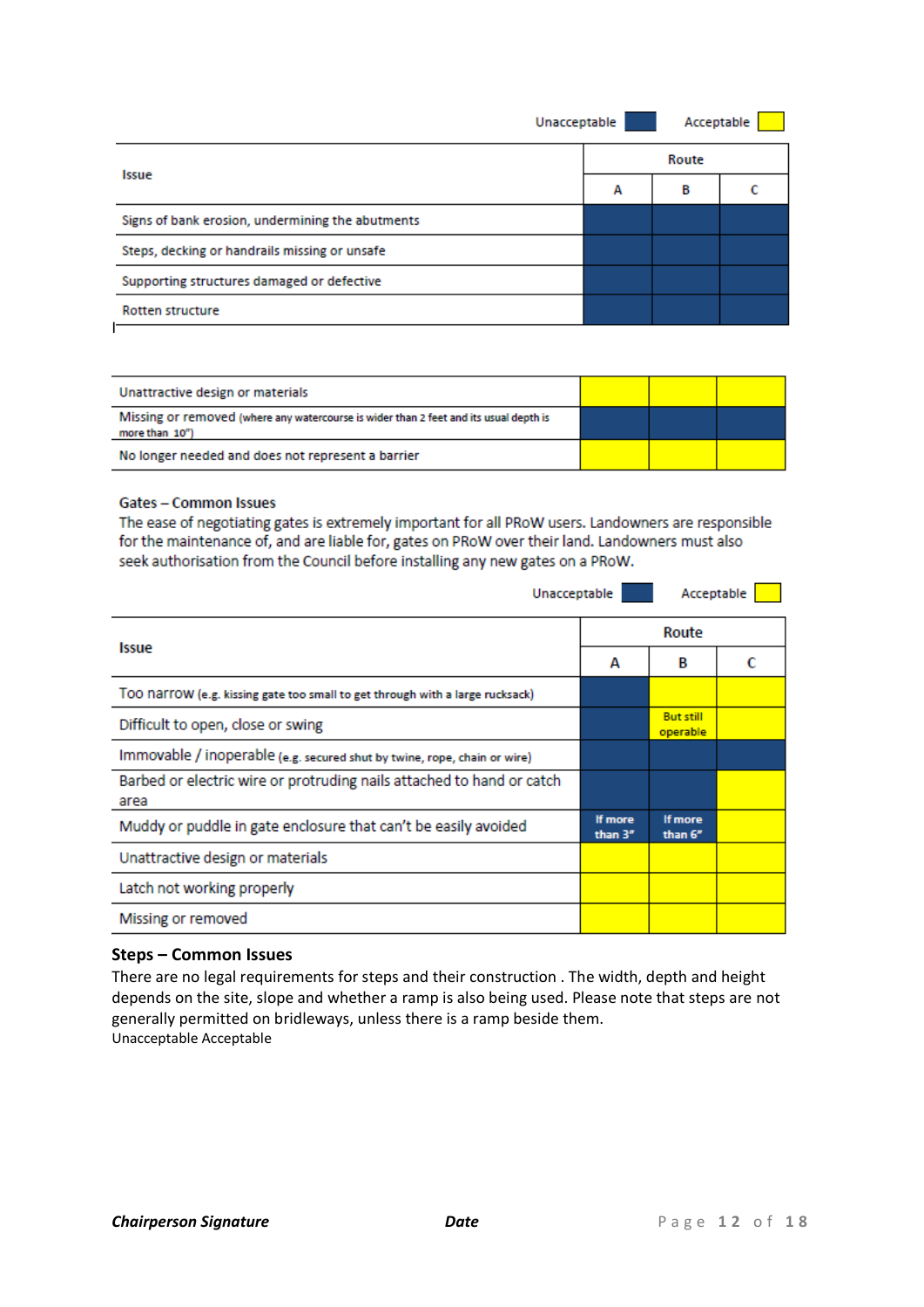#### **Stiles – Common Issues**

Stiles are the most common structure on PRoW as they are the best method of controlling stock where a PRoW crosses farmland. However, they can cause inconvenience and discomfort to users and, in some instances, may severely restrict people's ability to gain access to the countryside. Landowners are responsible for the maintenance of, and are liable for, stiles on PRoW over their land. Landowners must also seek authorisation from the Council before installing any new stile. As a general rule, stiles are not permitted on bridleways.

Unacceptable Acceptable a barrier

| Unacceptable                                                           |   | Acceptable                      |   |
|------------------------------------------------------------------------|---|---------------------------------|---|
| Issue                                                                  |   |                                 |   |
|                                                                        | А | B                               | C |
| Handhold /foothold missing or unsafe.                                  |   | If likely<br>to cause<br>injury |   |
| Difficult to climb                                                     |   |                                 |   |
| Slippery surface                                                       |   |                                 |   |
| Barbed/electric wire or protruding nails attached to hand or foot hold |   |                                 |   |
| No access for dogs - either by having a lift up post, or a gap beside  |   |                                 |   |
| Poor landing (i.e. muddy, slippery or uneven)                          |   |                                 |   |
| Rotten structure / missing rails                                       |   | If likely<br>to cause<br>injury |   |
| Unattractive design or material                                        |   |                                 |   |
| Missing or removed                                                     |   |                                 |   |
| No longer needed and therefore represents a barrier                    |   |                                 |   |

#### **Signing and waymarking – common issues**

Signposts and waymarks indicate the existence of PRoW and therefore it's important that they are easy to follow, consistent, accurate, and unobstructed. With clear signage, path users are reassured that they are going in the correct direction and landowners suffer from less inadvertent trespass. The Council has a duty to signpost PRoW where they leave a metalled (i.e. tarmaced) road and the power to erect signs along a PRoW where it is considered necessary. The Council provides signpost kits and waymark discs.

There is a certain amount of subjectivity to signing as there is a balance to be struck between making route finding clear and cluttering the landscape with too many signs. No matter how many signs there are, some people will still manage to go the wrong way.

Where only directional information is required, a waymark is adequate. It is not a requirement to have words or distance information on fingerposts.

Unacceptable Acceptable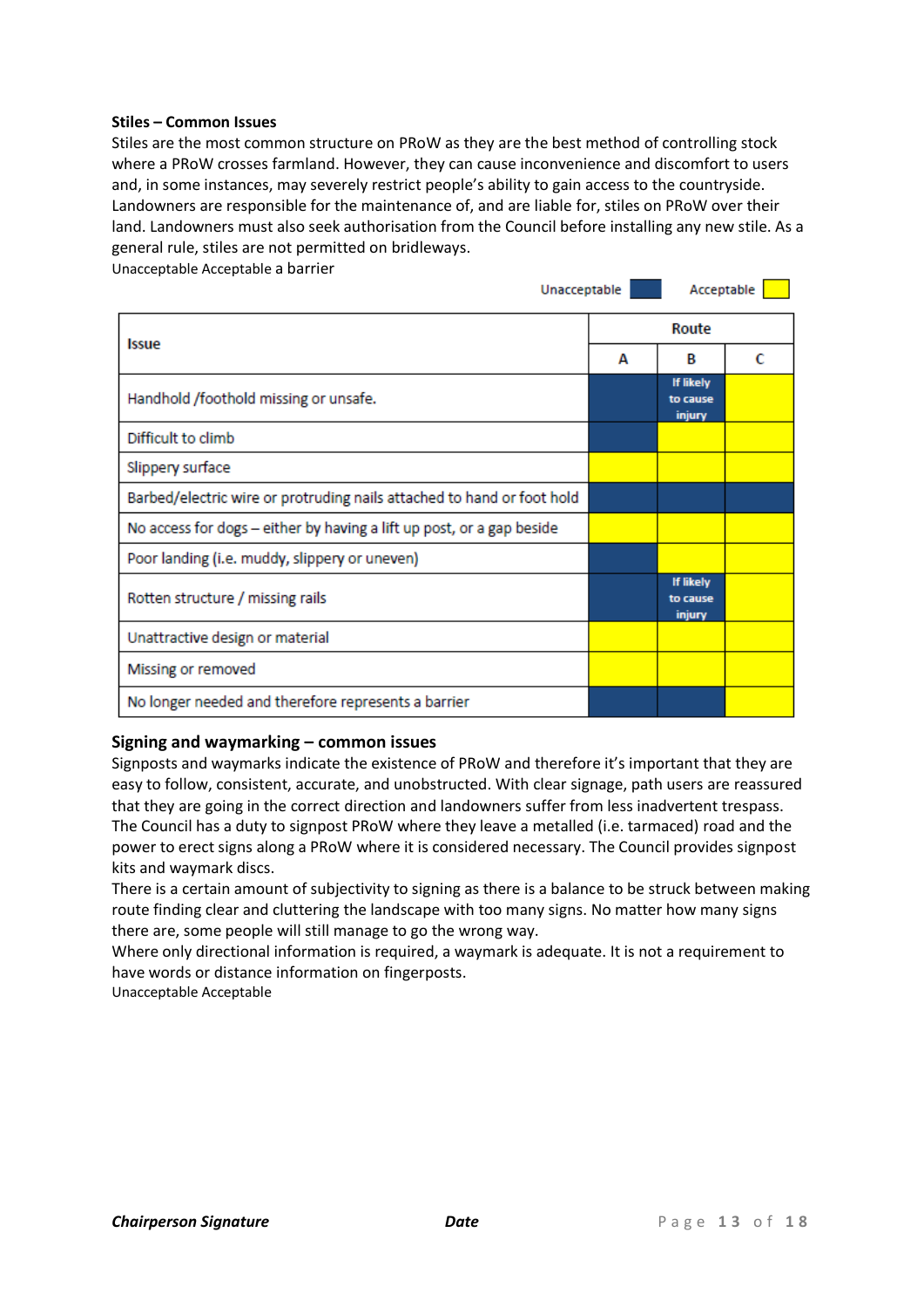| Unacceptable                                                     |  | Acceptable |  |
|------------------------------------------------------------------|--|------------|--|
|                                                                  |  |            |  |
| Issue                                                            |  | В          |  |
| Route not clear to a 'typical' walker                            |  |            |  |
| Inaccurate direction - sending the walker in the wrong direction |  |            |  |
| Inaccurate direction for additional clarity                      |  |            |  |
| Not using appropriately branded signage                          |  |            |  |
| Overgrown or not clearly visible                                 |  |            |  |
| Leaning / Insecure / wobbly post                                 |  |            |  |

| Post out of ground (if it could be re-used, place somewhere where it's not likely to be<br>removed. If possible replace and make firm by treading into the ground) |  |  |
|--------------------------------------------------------------------------------------------------------------------------------------------------------------------|--|--|
| Rotten or broken post or finger arm, illegible or faded text                                                                                                       |  |  |
| Main access point sign missing Path Name, Destination, Distance or<br>not showing side route                                                                       |  |  |
| No status shown (if higher status than footpath - e.g. bridleway)                                                                                                  |  |  |
| Any intimidating/threatening/misleading signs e.g. "keep out"                                                                                                      |  |  |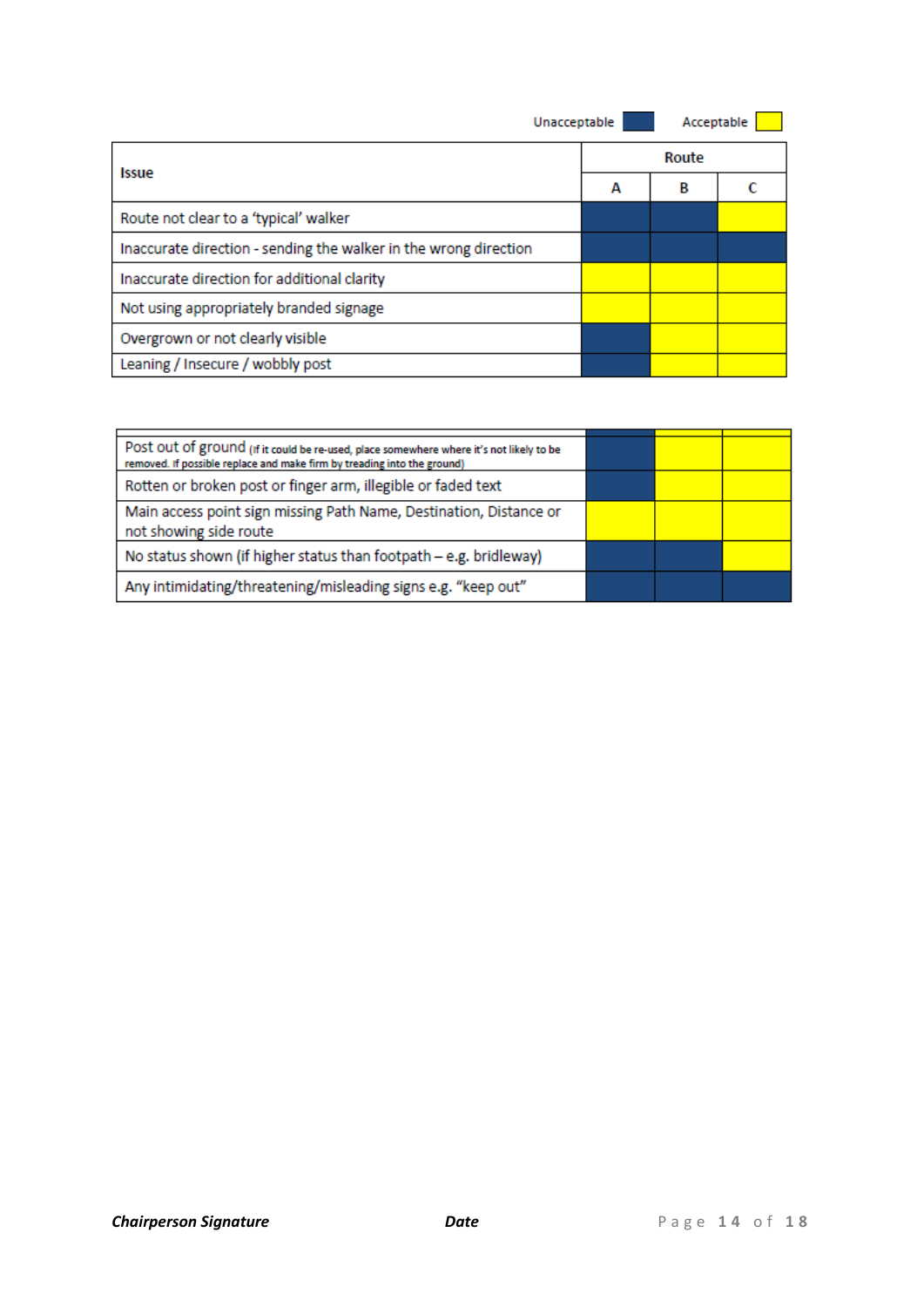## **Rights of Way Survey Form**

| <b>Volunteer Name:</b>  |                              |                         |                                   | Date:                       |        |     |
|-------------------------|------------------------------|-------------------------|-----------------------------------|-----------------------------|--------|-----|
|                         | <b>Path Name and Number:</b> | <b>Path Status:</b>     |                                   | <b>Path Classification:</b> |        |     |
|                         |                              | Footpath                | <b>Bridleway</b>                  | A                           | В<br>С |     |
| <b>Type of terrain:</b> |                              |                         | <b>Weather conditions:</b>        |                             |        |     |
| <b>Start point:</b>     |                              |                         | <b>End Point:</b>                 |                             |        |     |
| <b>Comments:</b>        |                              |                         |                                   |                             |        |     |
|                         | <b>AONT C</b><br>100 m       | ro                      | New House<br>Stone End<br>Cottage | 161m                        | 豆<br>ы |     |
| Location                | <b>Type of Feature</b>       | Condition               | <b>Comments</b>                   |                             |        |     |
|                         |                              | Acceptable/Unacceptable |                                   |                             |        | Y/N |
|                         |                              | Acceptable/Unacceptable |                                   |                             |        | Y/N |
|                         |                              | Acceptable/Unacceptable |                                   |                             |        | Y/N |
| Location                | <b>Problem Type</b>          | Condition               | <b>Comments</b>                   |                             |        |     |
|                         |                              | Acceptable/Unacceptable |                                   |                             |        | Y/N |
|                         |                              | Acceptable/Unacceptable |                                   |                             |        | Y/N |
|                         |                              | Acceptable/Unacceptable |                                   |                             |        | Y/N |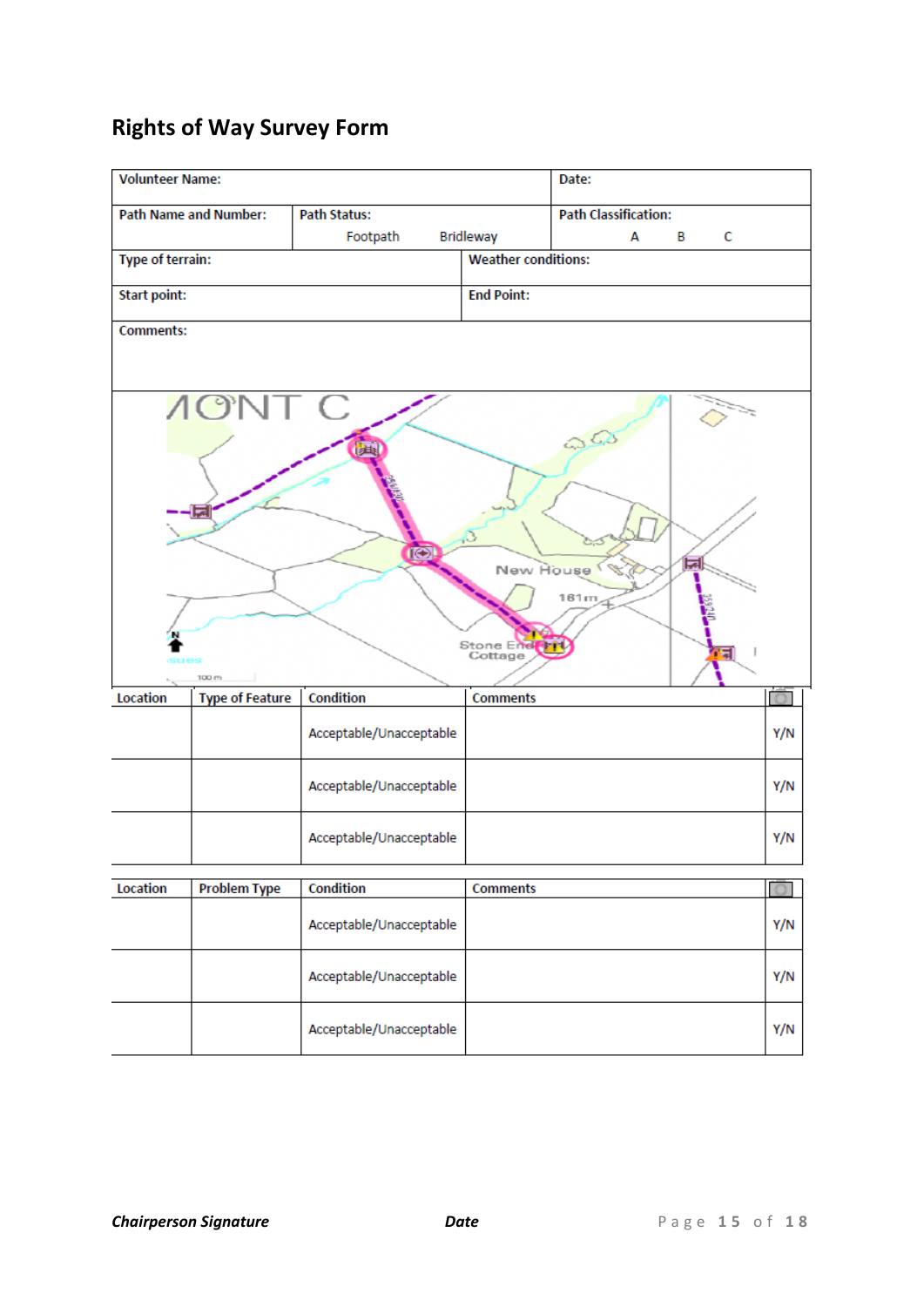### APPENDIX B BUDGET UPDATED 21st October

#### 21st October 2019

|      |                                                              | <b>Exoenditure</b> |           |               |                |                                      |
|------|--------------------------------------------------------------|--------------------|-----------|---------------|----------------|--------------------------------------|
|      |                                                              | up to              |           | <b>Budget</b> |                |                                      |
| Code | ltem                                                         | 30.09.19           |           | 19/20         |                |                                      |
|      | 0 Precept                                                    | 46042.21           |           | 44041.21      |                |                                      |
|      | 2 ESBC Tax support                                           | 2199               |           | 2001          |                |                                      |
|      | 3 Interest                                                   | 5.41               |           |               |                |                                      |
|      | 4 Playing Fields Charges<br>5 Other grants/donations/refunds | 712                |           | 500           |                |                                      |
|      | 6 Brought forward balance                                    | 47463.64           |           | 47463.636     |                |                                      |
|      | <b>VAT</b>                                                   | 1677.86            |           |               |                |                                      |
|      | Income Sub Total                                             | 98100.12           |           | 94005.846     |                |                                      |
|      | Administration                                               |                    |           |               |                |                                      |
|      | 7 Clerk's salary                                             | 5503.18            |           | 13500         |                |                                      |
|      | 8 Clerk's expenses                                           | 184.77             |           | 400           |                |                                      |
|      | 8a Mobile Phone                                              |                    |           |               |                |                                      |
|      | 9 Employers national insurance                               | 633.75             |           | 1300          |                |                                      |
|      | <b>Employees pension</b><br>Pension                          | 970.65<br>1585.97  |           | 2000          |                |                                      |
|      | 12 Clerks Overtime                                           |                    |           | 3500          |                |                                      |
|      | Clerks salary and expenses and pension                       |                    | 8,878     |               |                | 20,700                               |
|      | 10 Insurance                                                 |                    |           | 1400          |                |                                      |
|      | 11 Stationery                                                | 34.23              |           | 80            |                |                                      |
|      |                                                              |                    |           |               |                | raise profile with signs leaflets A  |
|      | 13 Advertisements/ promotions                                |                    |           |               | 800 boards     |                                      |
|      | 14 Printing/photocopying                                     | 189.9              |           | 350           |                |                                      |
|      | 15 Hire of premises                                          | 700                |           | 650           |                |                                      |
|      | 16 Audit charges                                             | 403.08             |           | 450           | $\overline{0}$ |                                      |
|      | 17 Bank Charges/legal fees<br>Admin, insurance and printing  |                    | 1,327.21  |               |                | 3,730.00                             |
|      |                                                              |                    |           |               |                | include village news and             |
|      |                                                              |                    |           |               |                | subscriptions from grant sections    |
|      |                                                              | 206                |           |               |                | 800 of the budget                    |
|      | 18 Subscriptions<br>19 Publications                          |                    | 21        |               |                |                                      |
|      |                                                              |                    |           |               | 100            |                                      |
|      | 20 Cllr's expenses                                           | 64.2               |           |               |                | look at getting more local           |
|      |                                                              |                    |           |               |                | 200 training in house                |
|      | <b>Cllr Training</b>                                         |                    | 20        |               | 300            |                                      |
|      | 21 Clerk's training                                          |                    | 30        |               | 500            |                                      |
|      | 22 IT maintenance/ website                                   |                    |           |               | 200            |                                      |
|      | 23 Neighbourhood development plan                            |                    |           |               | 400            |                                      |
|      | Training, contingency and IT sub total                       |                    |           | 341.2         |                | 2500                                 |
|      | <b>Sub Total</b>                                             |                    | 10,546.73 |               |                | 26,930.00                            |
|      | Highways, footpaths and bus shelters                         |                    |           |               |                |                                      |
|      | 25 Street & bus shelter cleaning                             |                    |           |               |                | 4000 reinstate the street cleaning   |
|      |                                                              |                    |           |               |                | to install signs into the bus        |
|      |                                                              |                    |           |               |                | shelter in addition to               |
|      | 26 Bus shelter maintenance                                   | 635                |           |               |                | 1000 maintenance                     |
|      | 27 Rights of way Maintenance                                 | 502.5              |           |               | 3000           |                                      |
|      | 28 Planter maintenance                                       | 803.81             |           |               |                | 2000 to add signange to the planters |
|      | 0.00                                                         |                    | 1,941.31  |               |                | 10,000.00                            |
|      |                                                              |                    |           |               |                |                                      |
|      | Parks & open spaces                                          |                    |           |               |                |                                      |
|      | 29 Playing fields rents                                      | 929                |           |               | 1400           |                                      |
|      |                                                              |                    |           |               |                | dog signs, goal posts Ferrers Ave    |
|      |                                                              |                    |           |               |                | playing fields, Cornill Lane pitch   |
|      | 30 Playing field maintenance                                 | 270.9              |           |               |                | 3000 repairs                         |
|      |                                                              |                    |           |               |                | to allow extra cuts and              |
|      | 32 Playing fields mowing contract                            |                    |           |               |                | 3200 maintainenance                  |
|      |                                                              |                    |           |               |                |                                      |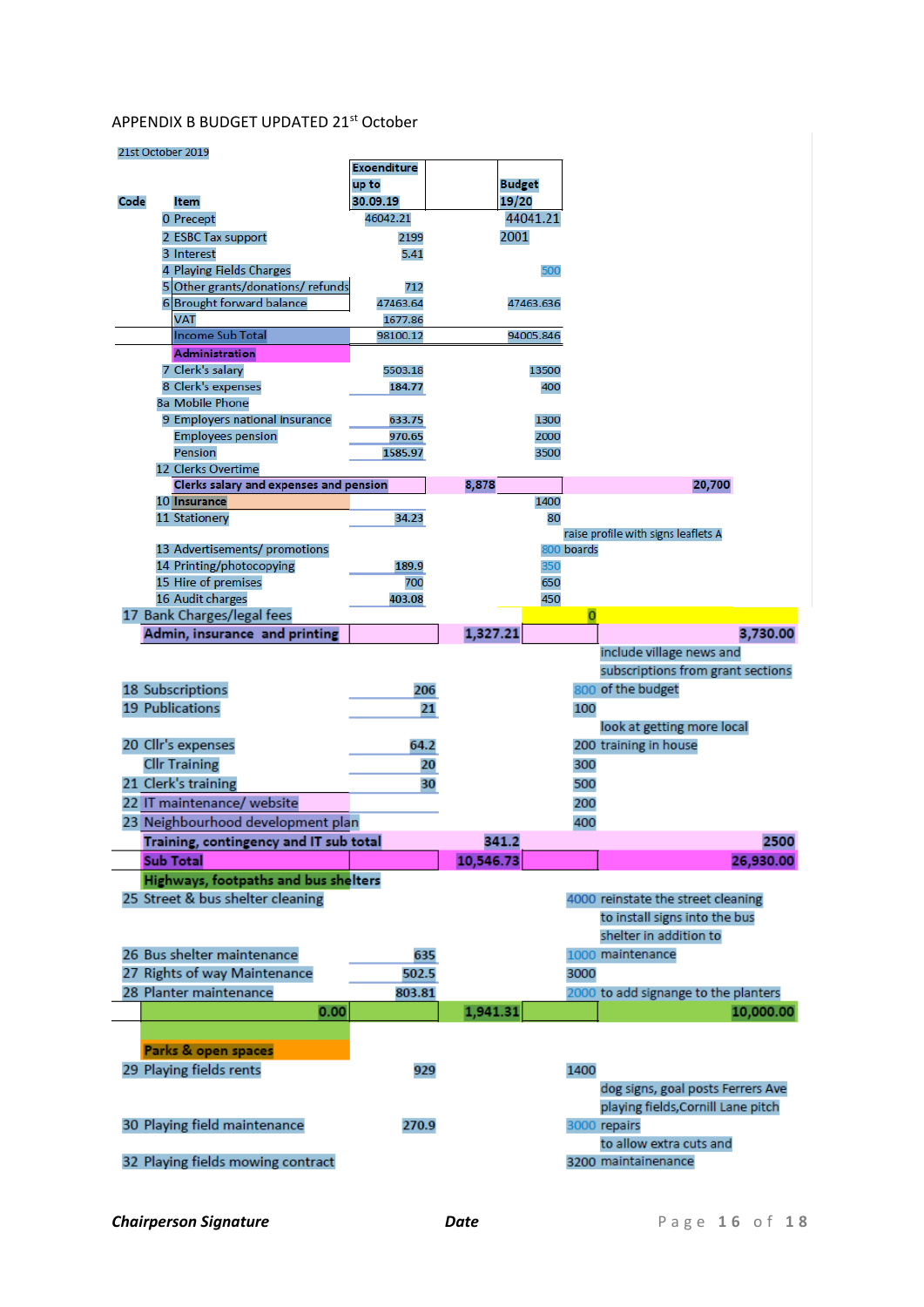| 33 Changing room maintenance     |                                         | 325.5              |           |               | 2000 review an additiional boiler flue. |           |
|----------------------------------|-----------------------------------------|--------------------|-----------|---------------|-----------------------------------------|-----------|
| 34 Caretaker contract            |                                         |                    | 0         |               |                                         |           |
| 31 Changing room power and water |                                         | 313.51             | 900       |               |                                         |           |
|                                  |                                         | <b>Exoenaiture</b> |           |               |                                         |           |
|                                  |                                         | up to              |           | <b>Budget</b> |                                         |           |
| Code                             | <b>Item</b>                             | 30.09.19           |           | 19/20         |                                         |           |
|                                  | 35 Closed Church yard mowing            | 888.64             |           |               | 2863.68 same as last year               |           |
|                                  | 36 Churchyard maintenance/war me        | 300                |           |               | 3000 Church grill                       |           |
|                                  | Elm Lane                                |                    |           | 350           |                                         |           |
|                                  | 37 Triangle & Park Pale maintenance     | 445                |           | 1000          |                                         |           |
|                                  | <b>Sub Total</b>                        |                    | 3,472.55  |               |                                         | 17,713.68 |
|                                  | <b>Section Chariites and 137</b>        |                    |           |               |                                         |           |
|                                  | 38 Grants                               |                    |           | 5000          |                                         |           |
|                                  | 40 Flower and bulb planting             |                    |           | 50            |                                         |           |
|                                  | 41 Christmas decorations                |                    |           | 150           |                                         |           |
|                                  | Tutbury events/                         |                    |           |               |                                         |           |
|                                  | 42 commemoration s144                   | 168.34             |           | 1500          |                                         |           |
|                                  | 43 Remembrance day                      |                    |           | 400           |                                         |           |
|                                  | 44 Town twinning LGA 1972 s144          |                    |           | 1000          |                                         |           |
| 45                               |                                         |                    |           |               |                                         |           |
| 46                               |                                         |                    |           | 0             |                                         |           |
|                                  | 39 Best kept village competition        | 220.6              |           | 300           |                                         |           |
|                                  | Sub total                               |                    | 388.94    |               |                                         | 8,400.00  |
|                                  | Capital expenditure                     |                    |           |               | 650 bench                               |           |
|                                  | 48a Noticebaords                        |                    |           |               |                                         |           |
|                                  | Sub Total                               |                    | 18,924.75 |               |                                         | 650.00    |
|                                  | <b>EXPENDITURE TOTAL</b>                | 18,924.75          |           |               |                                         |           |
|                                  | 24 <mark>Contingency</mark>             | 2575.22            |           |               |                                         |           |
|                                  | 24 Admin contingency                    |                    |           | 3000          |                                         |           |
|                                  | 47 TOSCA/ community pledge LGA 1976 s19 |                    |           | 1000          |                                         |           |
| 24 Election                      |                                         | 116.02             |           | 5000          |                                         |           |
|                                  | <b>Noticeboard</b>                      |                    |           | 1000          |                                         |           |
|                                  | 48 earmarke Laptop                      |                    |           | 650           |                                         |           |
|                                  | 24 Community Building                   |                    |           | 5000          |                                         |           |
|                                  | Parking project                         |                    |           | 4000          |                                         |           |
|                                  | Earmarked High street improvements      |                    |           | 5000          |                                         |           |
|                                  | New goal posts Cornmill Lane            | 2459.2             |           | 2500          |                                         |           |
|                                  | Footpath development                    |                    |           | 2000          |                                         |           |
| <b>Sub Total</b>                 |                                         | 29150              |           |               |                                         | 29150     |
|                                  | <b>CHECK BALANCE</b>                    | 48,074.75          |           | 92,843.68     |                                         | 92,843.68 |
|                                  |                                         |                    |           |               |                                         |           |

93505.846 Income Budget expenditure 92,843.68 Predicted carried forward balance 662.17

|                                      |       | Exp to sept 19/20 |           |
|--------------------------------------|-------|-------------------|-----------|
| <b>Administration</b>                |       | 10,546.73         | 26,930.00 |
| Highways, footpaths and bus shelters |       | 1,941.31          | 10,000.00 |
| Parks & open spaces                  | 12400 | 3,472.55          | 17,713.68 |
| <b>Section Charites and 137</b>      |       | 388.94            | 8,400.00  |
| Capital                              |       |                   | 650.00    |
| <b>Contingency</b>                   |       | 2575.22           | 29150     |
|                                      |       |                   | 92,843.68 |